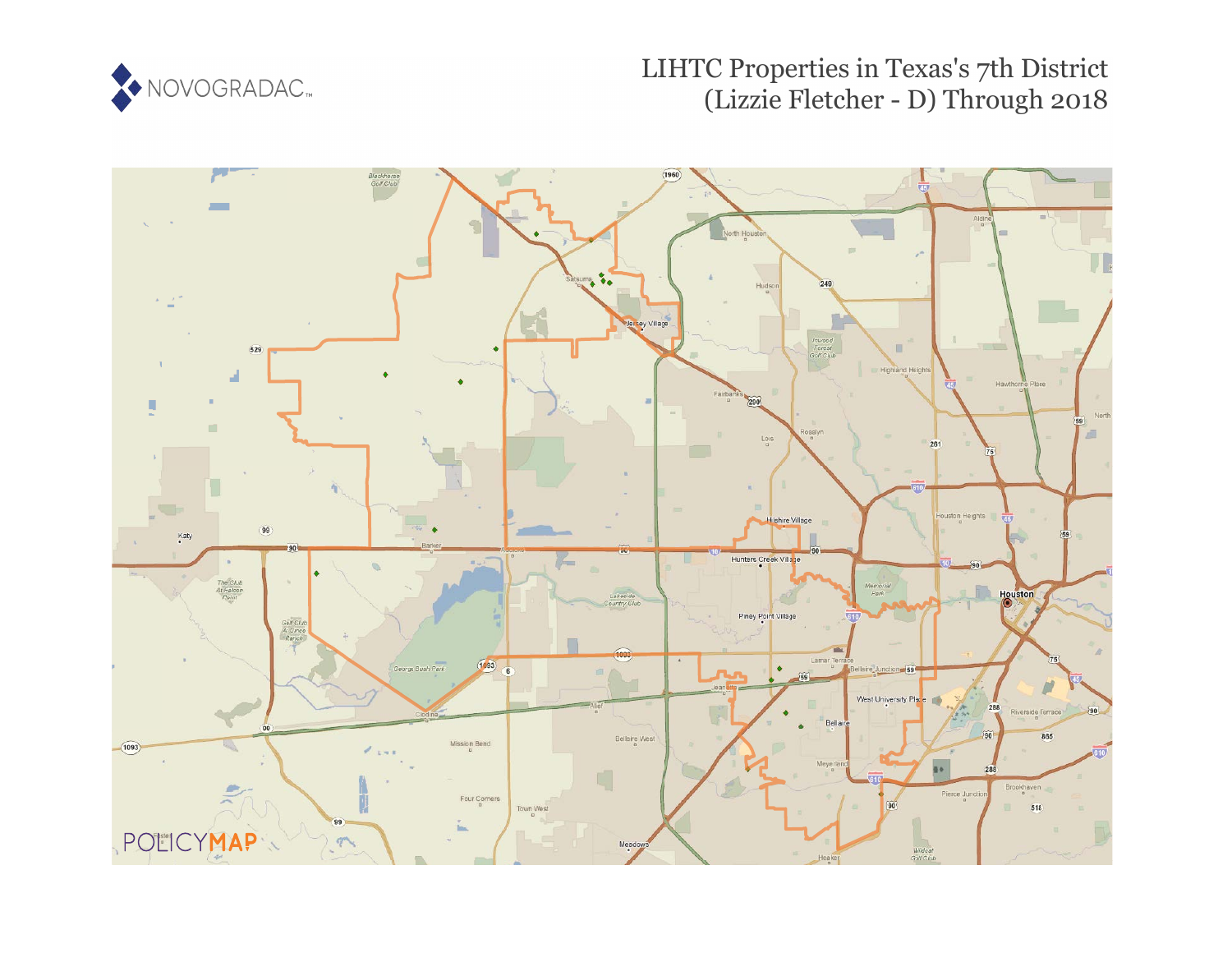## LIHTC Properties in Texas's 7th District Through 2018

| <b>Project Name</b>                         | <b>Address</b>                                         | City           | <b>State</b>           | <b>Zip Code</b> | Nonprofit<br><b>Sponsor</b> | <b>Allocation</b><br>Year | <b>Annual</b><br><b>Allocated</b><br><b>Amount</b> | <b>Year Placed</b><br>in Service | <b>Construction Type</b>  | <b>Total</b><br><b>Units</b> | Low<br><b>Income</b><br><b>Units</b> | <b>Rent or</b><br><b>Income</b><br><b>Ceiling</b> | <b>Credit</b><br><b>Percentage</b> | Tax-<br><b>Exempt</b><br><b>Bond</b> | <b>HUD Multi-Family</b><br><b>Financing/Rental</b><br><b>Assistance</b> |
|---------------------------------------------|--------------------------------------------------------|----------------|------------------------|-----------------|-----------------------------|---------------------------|----------------------------------------------------|----------------------------------|---------------------------|------------------------------|--------------------------------------|---------------------------------------------------|------------------------------------|--------------------------------------|-------------------------------------------------------------------------|
| TREBAH VILLAGES                             | 19501 W LITTLE YORK KATY<br>RD                         |                | TX                     | 77449           | No                          | 2009                      | $\$0$                                              | 2011                             | Not Indicated             | 129                          | 129                                  |                                                   | 60% AMGI Not Indicated No          |                                      |                                                                         |
| <b>BRAEBURN VILLAGE APTS</b>                | 7500 BISSONNET ST                                      | <b>HOUSTON</b> | TX                     | 77074           | No                          | 2011                      | \$0                                                | 2012                             | Not Indicated             | 140                          | 140                                  |                                                   | 60% AMGI Not Indicated No          |                                      |                                                                         |
| <b>CORAL HILLS APTS</b>                     | 6363 BEVERLYHILL ST HOUSTON                            |                | TX                     | 77057           |                             | Insufficient<br>Data      | $\$0$                                              | Insufficient<br>Data             | Not Indicated             | 172                          | $\bf{0}$                             |                                                   | Not Indicated                      |                                      |                                                                         |
| MANOR AT JERSEY VILLAGE                     | 12400 CASTLEBRIDGE $\,$ JERSEY VILLAGE $\,$ TX $\,$ DR |                |                        | 77065           |                             | Insufficient<br>Data      | $\$0$                                              | Insufficient<br>Data             | Not Indicated             | 154                          | $\bf{0}$                             |                                                   | Not Indicated                      |                                      |                                                                         |
| <b>MANSIONS AT HASTINGS</b><br><b>GREEN</b> | 11950 FM 1960 RD W HOUSTON                             |                | TX                     | 77065           |                             | Insufficient<br>Data      | $\$0$                                              | Insufficient<br>Data             | Not Indicated             | 228                          | $\bf{0}$                             |                                                   | Not Indicated                      |                                      |                                                                         |
| SPRUCEWOOD APTS                             | 12101 STEEPLE WAY<br><b>BLVD</b>                       | <b>HOUSTON</b> | TX                     | 77065           | Yes                         | 1997                      | $\$0$                                              | 1999                             | <b>New Construction</b>   | 152                          | 114                                  |                                                   | 70 % present<br>value              | No                                   |                                                                         |
| <b>COPPERWOOD RANCH APTS</b>                | 6833 LAKEVIEW<br><b>HAVEN DR</b>                       | <b>HOUSTON</b> | TX                     | 77084           | $\mathbf{N}\mathbf{o}$      | 2001                      | \$0\$                                              | 2003                             | Not Indicated             | 240                          | 144                                  |                                                   | 30 % present<br>value              | Yes                                  |                                                                         |
| <b>SUGAR CREEK APTS</b>                     | 11501 W RD                                             | <b>HOUSTON</b> | TX                     | 77065           | No                          | 2001                      | \$0\$                                              | 2003                             | <b>New Construction</b>   | 240                          | 240                                  |                                                   | 30 % present<br>value              | Yes                                  |                                                                         |
| <b>VILLAS OF PARK GROVE</b>                 | <b>600 PARK GROVE LN KATY</b>                          |                | TX                     | 77450           | $\rm No$                    | 2003                      | $\$0$                                              | 2003                             | New Construction          | 150                          | 120                                  |                                                   | 70 % present<br>value              | $\rm No$                             |                                                                         |
| <b>MEADOWLANDS APTS</b>                     | 12424 STEEPLE WAY<br><b>BLVD</b>                       | <b>HOUSTON</b> | $\mathbf{T}\mathbf{X}$ | 77065           | No                          | 2006                      | \$951,354                                          | 2007                             | New Construction          | 236                          | 236                                  | 60% AMGI                                          | $30\,\%$ present<br>value          | Yes                                  |                                                                         |
| PINNACLE APTS                               | 10451 HUFFMEISTER<br>RD                                | <b>HOUSTON</b> | TX                     | 77065           |                             | Insufficient<br>Data      | $\$0$                                              | Insufficient<br>Data             | Not Indicated             | 241                          | $\boldsymbol{0}$                     |                                                   | Not Indicated                      |                                      |                                                                         |
| <b>CATALON</b>                              | 6013 QUEENSTON<br><b>BLVD</b>                          | <b>HOUSTON</b> | TX                     | 77084           | $\rm No$                    | 2015                      | $\$0$                                              | Insufficient<br>Data             | Acquisition and Rehab 142 |                              | 119                                  | 60% AMGI TCEP only                                |                                    | No                                   | No                                                                      |
| <b>HOLLY OAK SENIORS</b>                    | 1830 HOLLYOAK DR. HOUSTON                              |                | TX                     | 77084           | No                          | 2017                      | $\$0$                                              | Insufficient<br>Data             | <b>New Construction</b>   | 150                          | 110                                  | 60% AMGI                                          | 70 % present<br>value              |                                      |                                                                         |
| <b>LOUVRE APTS</b>                          | 4010 W BELLFORT<br>AVE                                 | <b>HOUSTON</b> | TX                     | 77025           | No                          | 1989                      | $\$0$                                              | 1989                             | New Construction          | 133                          | 133                                  |                                                   | Not Indicated                      |                                      |                                                                         |
| <b>ERTE APTS</b>                            | 3737 HILLCROFT ST                                      | <b>HOUSTON</b> | TX                     | 77057           | $\mathbf{N}\mathbf{o}$      | 1989                      | $\$0$                                              | 1991                             | <b>New Construction</b>   | 381                          | 381                                  |                                                   | Not Indicated                      |                                      |                                                                         |